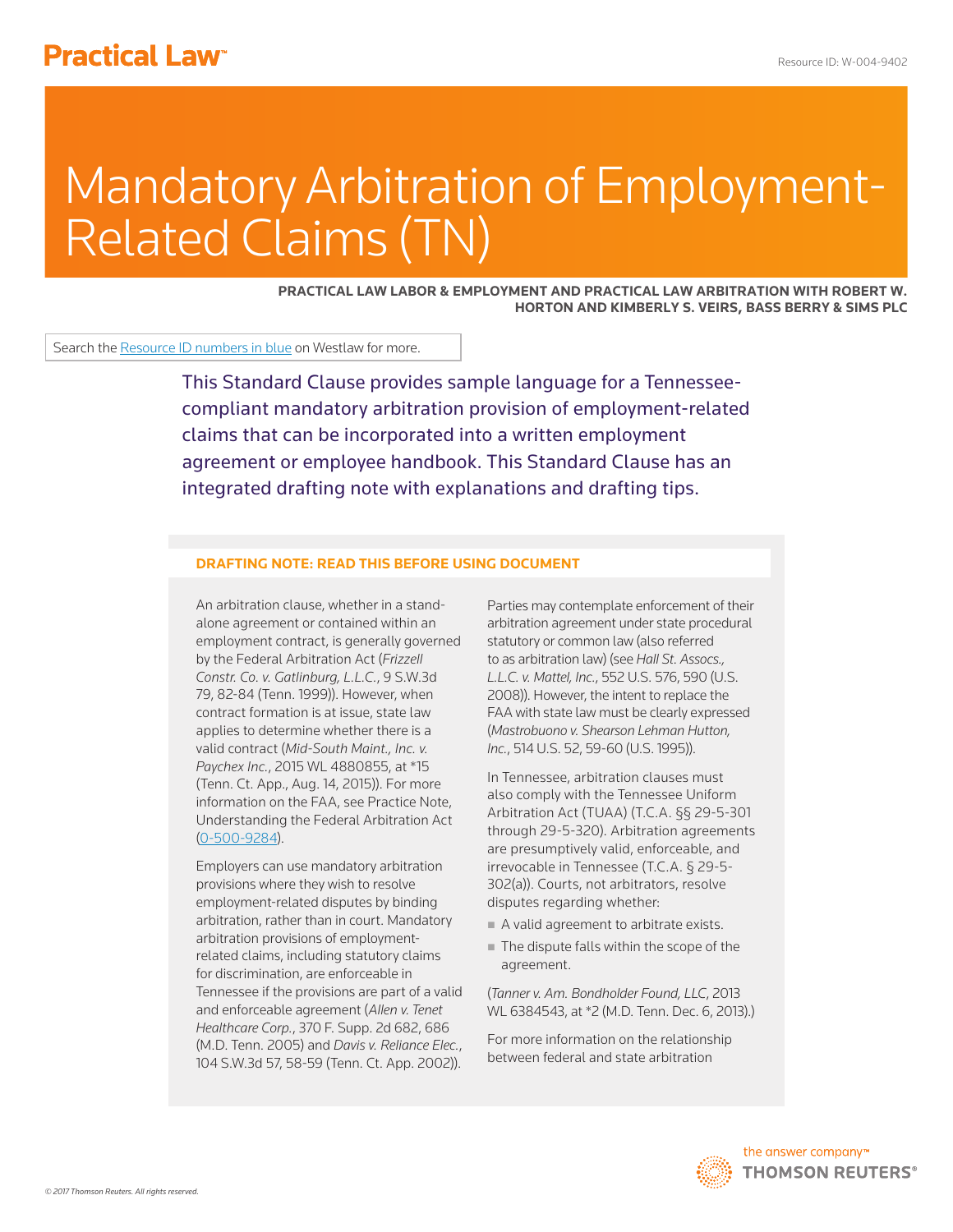law, see Practice Note, Understanding US Arbitration Law (4-500-4468).

Key differences between federal and Tennessee arbitration law include that:

- Under the FAA, the court decides matters of arbitrability unless the parties agree that the arbitrators should resolve those matters. Under the TUAA, courts always decide issues of arbitrability. (*Barclay v. Kindred Healthcare Operating, Inc.*, 2009 WL 2615821, at \*3 (Tenn. Ct. App. 2009).)
- **Tennessee strictly construes the grounds** for vacatur as being limited to the criteria in T.C.A. § 29-5-313 (*Warbington Const., Inc. v. Franklin Landmark, L.L.C.*, 66 S.W.3d 853, 858 (Tenn. Ct. App. 2001)).
- The TUAA permits vacatur of an award only where the arbitrators exceeded their powers (T.C.A. § 29-5-313(a)(1)(C)). The FAA permits vacatur on the broader grounds that the arbitrators either:
	- exceeded their powers; or
	- so imperfectly executed their powers that a mutual, final, and definite award on the subject matter submitted was not made.

(9 U.S.C. 10(a)(4) and *Khan v. Regions Bank*, 461 S.W.3d 505, 510-11 (Tenn. Ct. App. 2014).)

- The TUAA expressly disallows vacatur of an award on the ground that the relief could not or would not be granted by a court. The FAA does not include that limiting language. (T.C.A. § 29-5-313(2) and *Khan*, 461 S.W.3d at 511.)
- **Federal courts allow arbitration of** fraudulent inducement claims under the FAA while Tennessee courts do not (*Taylor v. Butler*, 142 S.W.3d 277, 283 (Tenn. 2004)).
- Under Tennessee law, an arbitration clause is not enforceable unless the parties sign or initial it if the arbitration agreement relates to:
	- $\bullet$  farm property;
	- structures or goods; or
	- a party's structures or property used as a residence.
	- (T.C.A. § 29-5-302(a).)

Employers may view certain aspects of the Tennessee law as advantageous or may

wish to preserve the FAA's approach. The agreement should therefore specify the precise scope of authority granted to the arbitrator and any limits on that authority.

#### **UNCONSCIONABILITY**

Mandatory provisions are often attacked on grounds of unconscionability, that is, that the procedure in which an agreement to arbitrate was obtained and the substantive terms of the agreement are inherently unfair and should invalidate the agreement. Tennessee law does not distinguish procedural from substantive unconscionability. An agreement is unconscionable where both:

- $\blacksquare$  The inequality of the bargain is so manifest that it is likely to shock the judgment of a person of common sense.
- The terms are so oppressive that no reasonable person is likely to make them and where no honest and fair person is likely to accept them.

(*Trinity Indus., Inc. V. McKinnon Bridge Co., Inc.*, 77 S.W.3d 159, 170-71 (Tenn. Ct. App. 2001).)

# **SEVERABILITY**

Where an arbitration agreement contains both enforceable and unenforceable provisions, Tennessee courts may either:

- Refuse to enforce the contract.
- **Enforce the remainder of the contract** without the unenforceable term.

(*Taylor*, 142 S.W.3d at 285.)

Employers should provide for severance of unenforceable provisions to ensure that the agreement to arbitrate is preserved.

# **WAIVER OF CLASS AND REPRESENTATIVE ACTIONS**

Several recent decisions by the US Supreme Court and the Sixth Circuit have upheld the use of class action waivers in individual arbitration agreements. In 2011, the US Supreme Court held that a California state rule prohibiting class action waivers was preempted by the FAA (*AT&T Mobility LLC v. Concepcion*, 131 S. Ct. 1740, 1742 (U.S. 2011)). In *American Express Co. v. Italian Colors Restaurant*, the Court held that an arbitration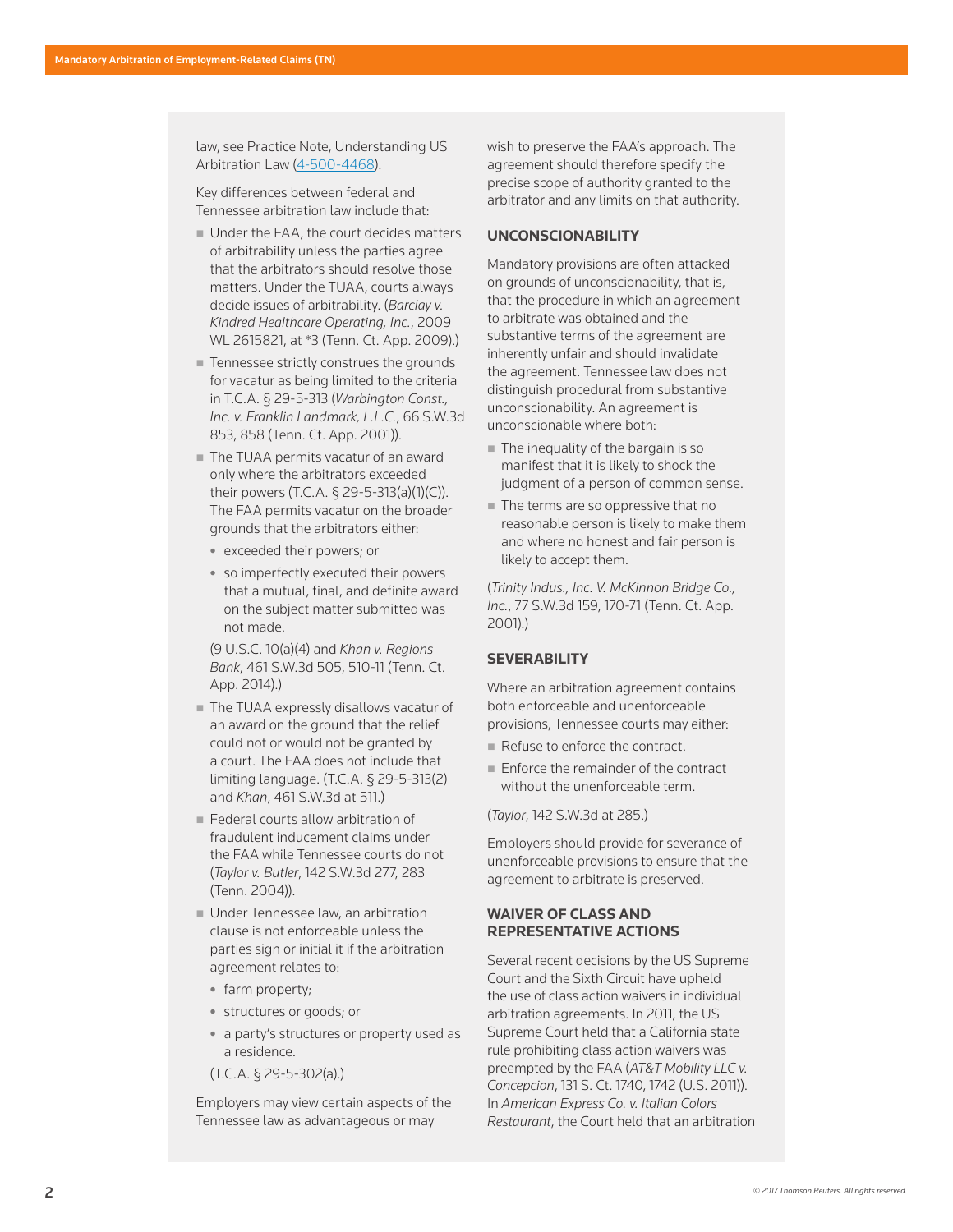agreement that waives the right to proceed on a class basis is enforceable even if the plaintiff's cost of individually arbitrating the claim exceeds the potential recovery (133 S. Ct. 2304 (U.S. 2013); see also, *Reed Elsevier, Inc. ex rel. LexisNexis Div. v. Crockett,* 734 F.3d 594, 600 (6th Cir. 2013)).

Therefore, a waiver of the right to proceed collectively in arbitration should be provided for in the separation agreement. However, employees cannot waive their right to proceed collectively unless the agreement contains an enforceable arbitration provision (see Legal Update, Collective Action Waiver Not Permitted in Separation Agreement Outside of Arbitration Context: Sixth Circuit (1-577-0545)). For more information on class arbitration waivers, see Standard Clause, Class Arbitration Waiver (US) (3-518-9047).

## **ARBITRABILITY**

In *Rent-A-Center West v. Jackson*, the Supreme Court considered whether courts must hear claims that an arbitration agreement is unconscionable, even when the parties have clearly and unmistakably assigned that authority to the arbitrator (130 S. Ct. 2772 (U.S. 2010)). The court held that a challenge to the validity of an arbitration agreement containing a provision delegating that authority to the arbitrator must be decided by the arbitrator and not a court. Clauses that refer to the rules clearly and unmistakably assigned issues of arbitrability to the arbitrator because the AAA rules provide that arbitrators have jurisdiction to decide arbitrability (see Employment Arbitration Rules & Mediation Procedures, Rule 6).

## **DRAFTING CONSIDERATIONS**

An arbitration provision can be used with prospective, current, and separating employees by including the provision in a job application, employment agreement, or separation agreement. To minimize a potential claim of procedural unconscionability, the employee signing the agreement should be provided with a copy of the arbitration rules or website address or telephone number where the information may be obtained.

Arbitration under the AAA's Employment Arbitration Rules & Mediation Procedures adequately protects an employee's rights to discovery (see, for example, *Tillman v. Macy's, Inc.,* 735 F.3d 453, 456 (6th Cir. 2013)). In choosing arbitral rules, employers should ensure that the rules so enable the arbitrator or specify that the arbitrator has this power in the arbitration clause.

Employers should take special care to ensure that the employee receives sufficient notice of the arbitration policy and accepts it. In Tennessee, an otherwise enforceable written agreement containing an arbitration clause does not have to be signed if manifestation of assent can be established (*T.R. Mills Contractors, Inc. v. WRH Enters., LLC*, 93 S.W.3d 861, 871 (Tenn. Ct. App. 2002)). However, the parties must sign or initial the arbitration clause if the arbitration agreement relates to either:

- Farm property.
- Structures or goods.
- A party's structures or property used as a residence.
- (T.C.A. § 29-5-302(a).)

Employers should provide a space for the individual to initial and specifically acknowledge the mandatory arbitration provision, especially where the provision is contained in a multi-page agreement, to reduce the chances of the provision being successfully challenged by an employee.

If an employee handbook includes a mandatory arbitration provision, employers should place the provision apart from the rest of the handbook together with the at-will acknowledgment form that should be signed by employees and given to the employer (see Standard Document, Employee Handbook Acknowledgment (7-500-4363)).

Section 9 of the FAA permits the entry of judgment on an arbitration award only if the parties have agreed that a court judgment is to be entered on the award. Some US courts have held that this language is required by Section 9 of the FAA (see, for example, *Phoenix Aktiengesellschaft v. Ecoplas, Inc.*, 391 F.3d 433 (2d Cir. 2004)). Although the agreement to enter judgment can be implied from the facts and circumstances, it is good practice to include the statement "judgment on the award rendered by the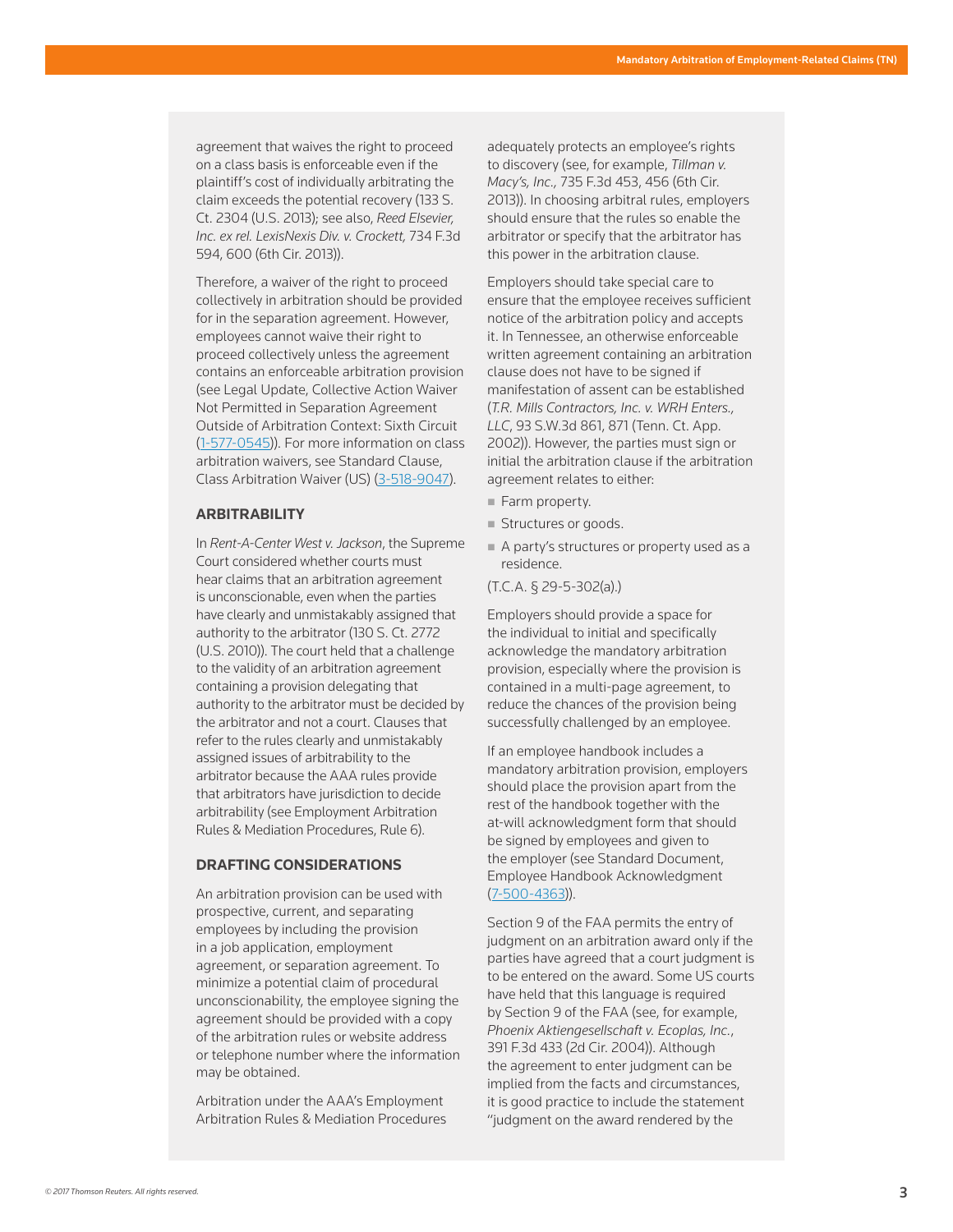arbitrator may be entered in any court having jurisdiction thereof."

For additional provisions relating to employment arbitration and more detailed drafting notes, see Standard Document, Mutual Agreement to Arbitrate Employment-Related Disputes (TN)

#### **EEOC CHALLENGES**

The Equal Employment Opportunity Commission (EEOC) has recently begun challenging what it believes are overly broad arbitration clauses. In *Equal Employment Opportunity Commission v. Doherty Enterprises*, now pending before the U.S. District Court for the Southern District of Florida in West Palm Beach, the EEOC alleges that the employer violated Section 707 of Title VII (42 U.S.C. § 2000e-6), which makes unlawful employer practices that amount to a pattern or practice of resistance to Title VII rights (No. 9:14-cv-81184-KAM (S.D. Fla. Sept. 18, 2014) and see EEOC Sues Doherty Enterprises over Mandatory Arbitration Agreement). Specifically, the complaint alleges that by requiring all applicants and employees to

submit all employment-related claims to binding arbitration, they effectively waive their rights to file discrimination charges with the EEOC. The EEOC has survived a motion to dismiss in this case (*Equal Emp't Opportunity Comm'n v. Doherty Enters.*, 126 F. Supp. 3d 1305, 1313 (S.D. Fla. 2015)).

The arbitration clause in this Standard Document makes no mention of charges filed with the EEOC or similar federal or state agencies. Although any decision at the district court level in this case is not likely to be precedent setting, courts may look to it for guidance on similar questions.

#### **BRACKETED TEXT**

Counsel should replace bracketed text in ALL CAPS with information specific to the particular circumstances. Bracketed text in sentence case is optional or alternative language that counsel should include, modify, or delete, as appropriate. A forward slash in bracketed text indicates that counsel should choose from among two or more alternative words or phrases.

#### Mandatory Arbitration of Employment-Related Claims (TN)

[In the event that the [EMPLOYER NAME] hires you,] [the/The] Parties agree that any dispute, controversy, or claim arising out of or related to in any way to the Parties' employment relationship or termination of that relationship, including this Agreement or any breach of this agreement, shall be submitted to and decided by binding arbitration in [CITY/COUNTY/ STATE]. Arbitration shall be administered under the laws of the [NAME OF ARBITRATION ORGANIZATION] in accordance with [NAME OF ORGANIZATION EMPLOYMENT RULES] in effect at the time the arbitration is commenced. A copy of the current version of the [NAME OF ORGANIZATION EMPLOYMENT RULES] is attached hereto as Exhibit A. The rules are also available online at [WEBSITE ADDRESS]. You may also call the [NAME OF ORGANIZATION] at [TELEPHONE NUMBER] if there are questions about the arbitration process. Discovery in any arbitration proceeding shall be conducted according to the [NAME OF ORGANIZATION EMPLOYMENT RULES]. [To the extent not provided for in the [NAME OF ORGANIZATION EMPLOYMENT RULES], the Arbitrator has the power to order discovery upon a showing that discovery is necessary for a party to have a fair opportunity to present a claim or defense.]

This Agreement to arbitrate covers all grievances, disputes, claims, or causes of action that otherwise could be brought in a federal, state, or local court or agency under applicable federal, state, or local laws, arising out of or relating to Employee's employment with [EMPLOYER NAME] and the termination thereof, including claims Employee may have against [EMPLOYER NAME] or against its officers, directors, supervisors, managers, employees, or agents in their capacity as such or otherwise, or that [EMPLOYER NAME] may have against Employee. The claims covered by this Agreement include, but are not limited to, claims for breach of any contract or covenant (express or implied), tort claims, claims for wages or other compensation due, claims for wrongful termination (constructive or actual), claims for discrimination or harassment (including, but not limited to, harassment or discrimination based on race, age, color, sex, gender, national